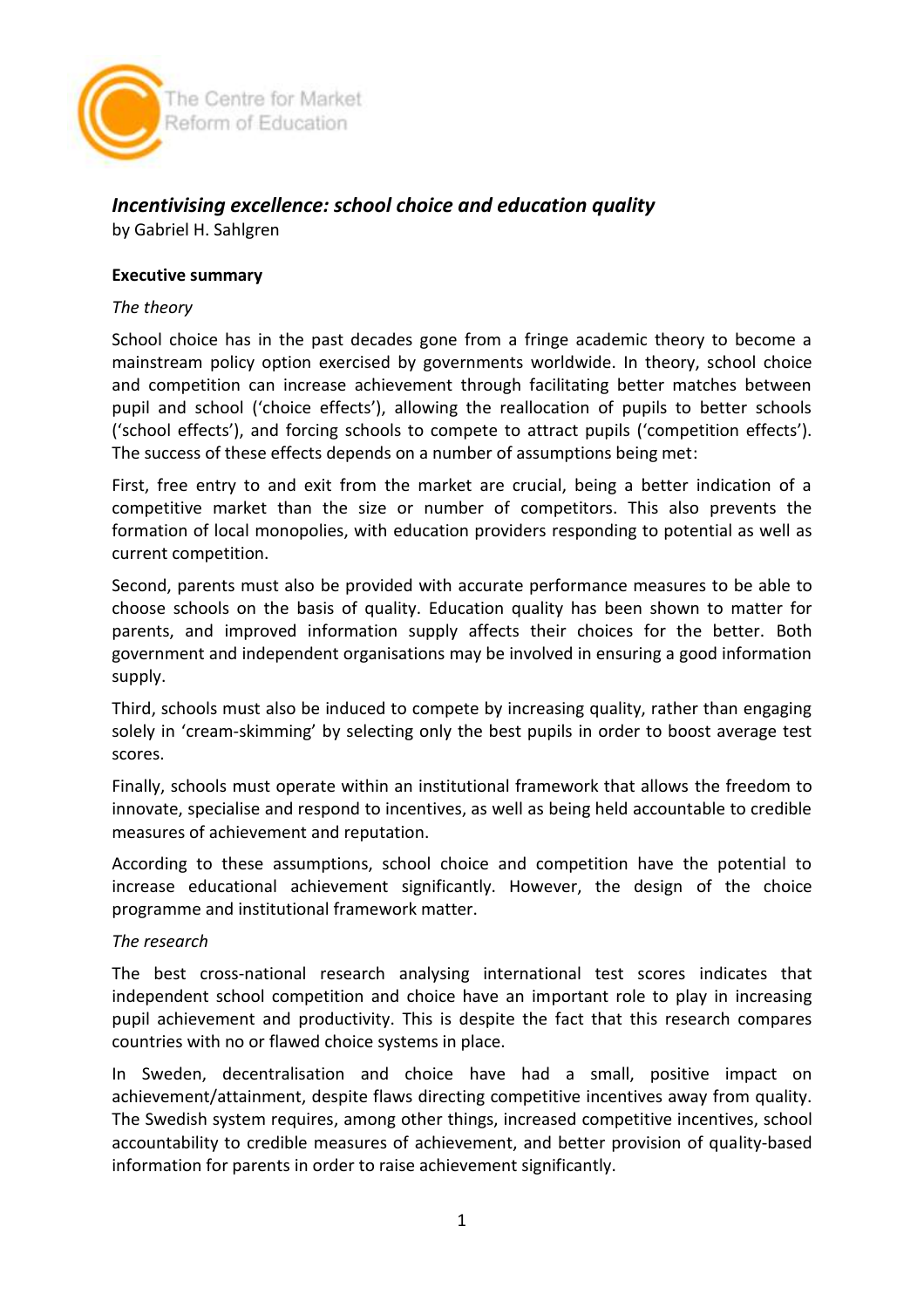

The Centre for Market Reform of Education

Chile's school voucher programme, which was implemented in the 1980s, shows little robust evidence of strong gains, again due to design flaws. However, Chilean for-profit franchise schools appear to perform somewhat better than many other voucher school types. The Chilean voucher system requires significant changes in order to raise pupil achievement, since it lacks differentiation of the vouchers according to pupil background and ability; money does not follow the pupil in many schools; and there is insufficient autonomy and information.

The Netherlands' school choice system is much older than those of Sweden and Chile, dating back to 1917, but has been subjected to less scrutiny. The evidence in terms of effects is mixed. In general, the Dutch experience suggests that cumbersome restrictions to market entry can stifle competition, and that legally mandated mergers to create economies of scale are no substitute for allowing competition with for-profit school providers.

Denmark's voucher system has also been subjected to little scrutiny, despite a century-old history. The research that does exist is methodologically weak, but there is still little evidence that choice has had positive effects in Denmark. However, the Danish programme exhibits huge design flaws, with no for-profit schools allowed in the system, restrictions on economies of scale, and a lack of high-quality information to provide accountability and allow parents to make wise school choices. Municipal schools also compete on unequal terms with independent schools.

While the evidence from smaller-scale programmes in the United States and the developing world is somewhat mixed, it clearly suggests that pupils from disadvantaged backgrounds may benefit from choice especially. However, small-scale programmes, often burdened by stifling regulations, cannot tell us much about how large-scale programmes are likely to function.

# *The English reforms so far*

The evidence on English school reforms since 1988 is also mixed. Grant-Maintained and autonomous Faith schools have had varying results, but the more autonomous Academies appear to have improved exam achievement. Furthermore, competition appears to be especially positive for schools that have the autonomy to react to competitive incentives, and there is virtually no evidence of negative effects.

There are numerous flaws in the English system. Proximity's importance in determining pupil allocation to schools undermines the effectiveness of school choice in increasing education quality. There is no free entry to the market, as new schools are dissuaded by cumbersome regulations and planning restrictions. There is also no free exit, as failing schools are propped up by additional investment, muting competitive incentives. A lack of autonomy for schools to respond to competitive incentives, and a lack of good quality information for parents both remain problematic.

#### *A voucher programme for England*

To remove these flaws, an English voucher system should be both national and universal. However, its introduction should be both gradual and regional in order to conduct strictly randomised trials and evaluate the programmes effectively.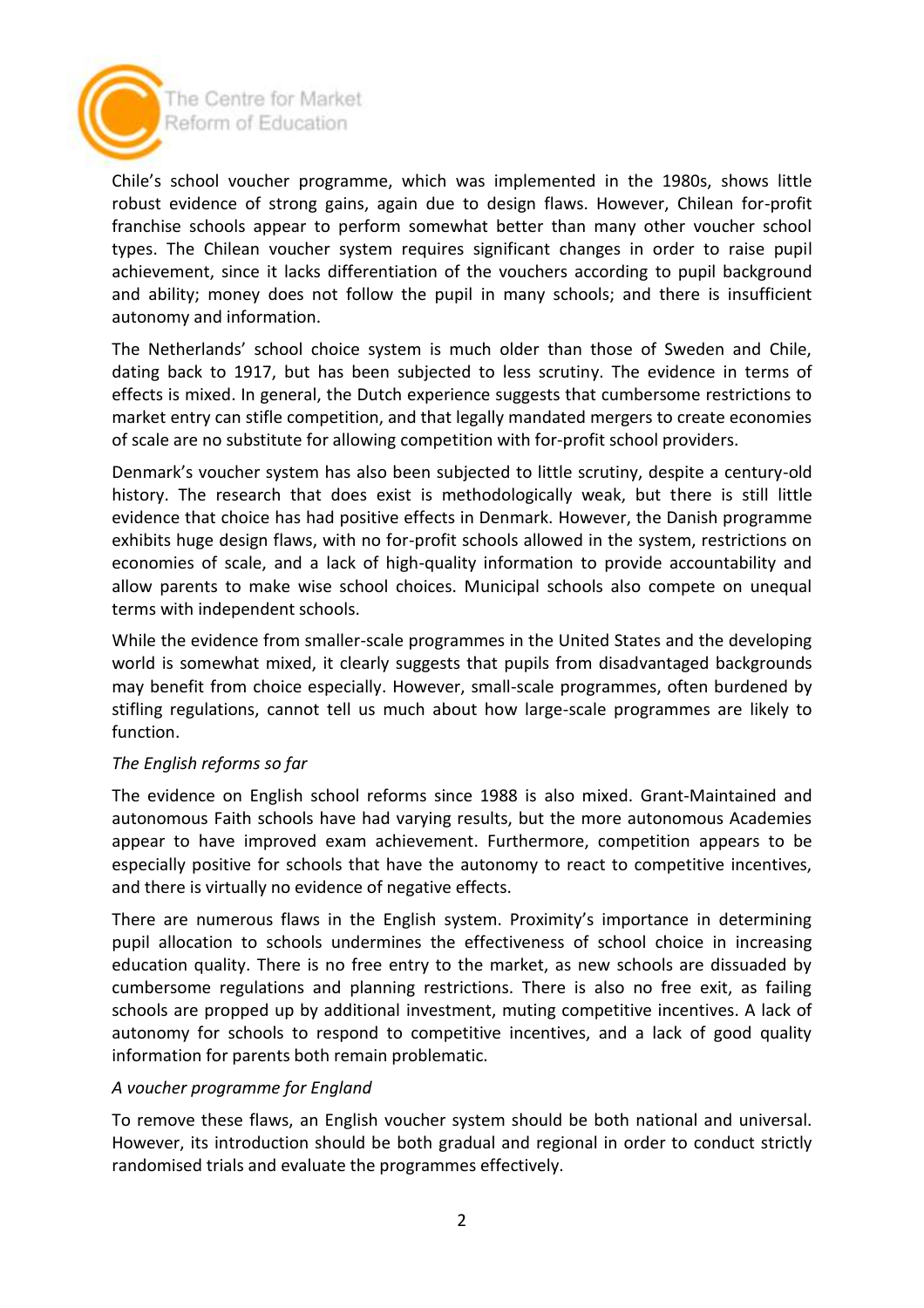

The Centre for Market Reform of Education

Voucher systems are preferable to tax credits because they exert competitive improvements on government schools as well as independent schools and private alternatives. However, they also need to mimic regular markets as closely as possible, for example engaging parents in the actual financial transaction process, and making choice mandatory, with no default school.

Effective competition also requires a level playing field for competition in terms of equal public funding and regulatory treatment. The voucher should represent all the public funding schools receive, with private providers expected to raise up-front capital, and new state schools set up only under exceptional circumstances.

Schools must be allowed to fail in order for competition to succeed in raising achievement. Minimum income guarantees for schools need to be removed so that funding fully reflects parental choices through vouchers. Research indicates that it is almost impossible to turn around failing schools, so reforms that increase the number of places at good schools are therefore necessary.

While the pupil premium is a step in the right direction, it is not transparent enough. Instead, vouchers should be differentiated in order to reflect the cost of educating pupils, awarding more to pupils from lower socio-economic backgrounds, or with lower ability. It is unclear as to whether top-up fees would improve the functioning of the English education system's market. If they are introduced, then they must be compensated for by other measures designed to prevent cream skimming.

As the effects of selection practices are uncertain, these should only be allowed in experimental form. Instead, lotteries rather than proximity should be introduced as the default tie-break when schools are oversubscribed.

Autonomy is crucial for choice to be successful. Consequently, autonomy should be increased for all schools, and competition between qualifications should also be allowed. Schools should be held accountable for their outputs, not their inputs. This encourages the process of experimentation, and underscores the importance of strong accountability to credible quality measures.

Allowing for-profit schools is crucial to increasing competition. For-profit companies have strong economic incentives to start new schools and capitalise on economies of scale. They have fewer problems raising up-front capital to start new schools, and with differentiated vouchers would be incentivised to expand into less privileged areas.

Supply should be stimulated as much as possible, for example by easing planning restrictions for school building, and accommodating online learning providers as competitors and complements to traditional schooling.

Limits on the market power of schools in particular districts should be avoided, as long as there is free entry and exit to the market. Capping the number of schools held by any given supplier would also reduce the potential for improvements through economies of scale, so should also be avoided.

The national exam system should be reformed to reflect either cohort-referenced grading systems or contextualised systems to help determine performance changes over time.